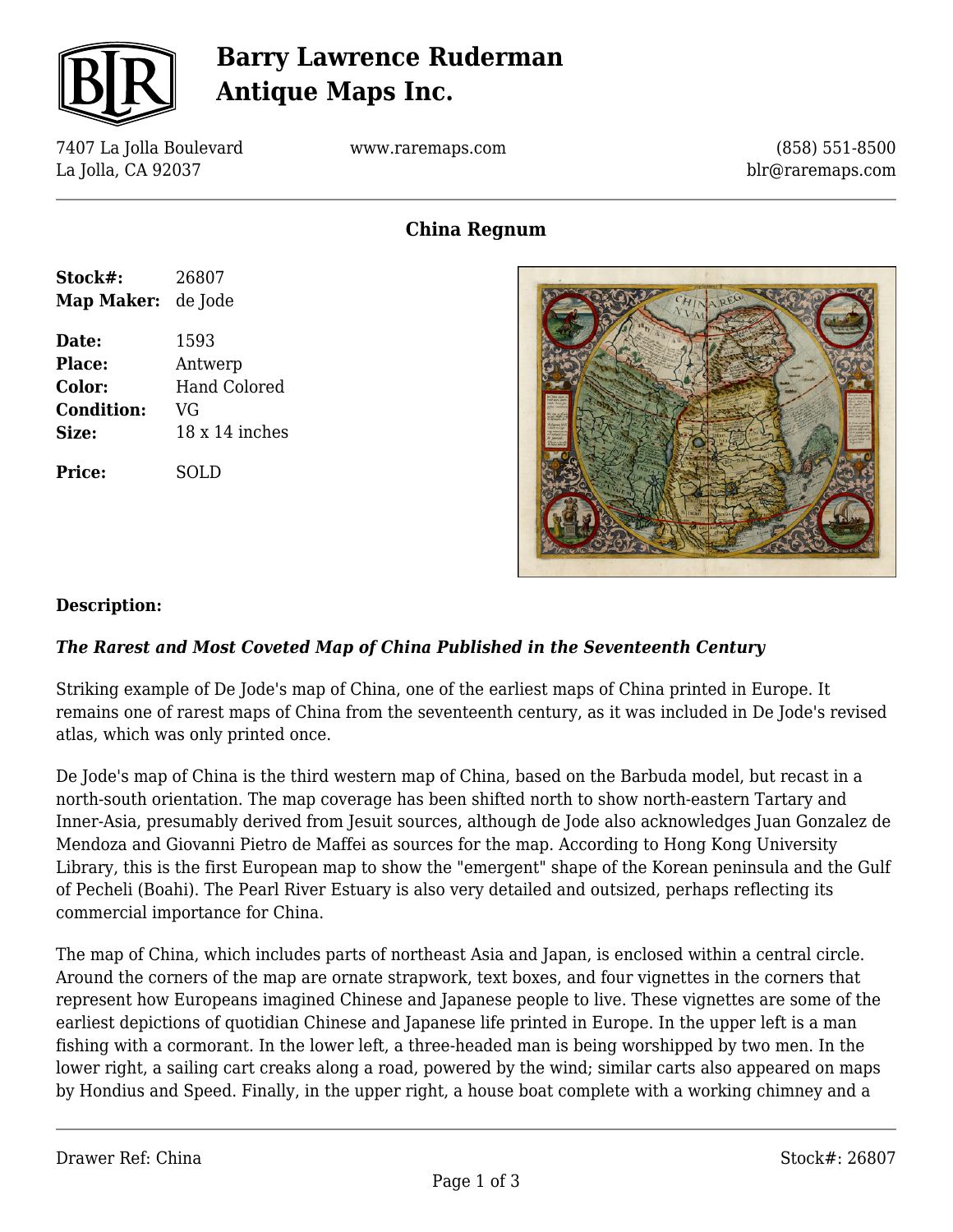

# **Barry Lawrence Ruderman Antique Maps Inc.**

7407 La Jolla Boulevard La Jolla, CA 92037

www.raremaps.com

(858) 551-8500 blr@raremaps.com

## **China Regnum**

duck enclosure floats on calm waters.

Beyond China, the map also includes a nice treatment of the northern parts of India, including an early and relatively detailed depiction of the complicated and still quite poorly understood Ganges River and its tributaries. To the north, the maps details the nomadic Tartar Tribes of Asiatic Russia, along with an open and inviting area showing the easternmost portion of the Northeast Passage, which would in the next several years be explored by Willem Barrentsz and others after him.

### **The De Jode atlas**

This map appeared in the second edition, or re-issue, of Gerard De Jode's atlas, *Speculum orbis terrae* (first edition Antwerp: 1578), along with two pages of Latin text describing China printed on the verso *.* Gerard De Jode (1509-1591) released his atlas in a golden age of Dutch atlas production: the first atlas was released in 1570, also in Antwerp; the first town atlas in 1572, the first pocket atlas in 1577, the first regional atlas in 1579, the first nautical atlas in 1584, and the first historical atlas in 1595. The first atlas was Ortelius' *Theatrum orbis terrarium*, and De Jode's was intended as competition for that work. Mercator was also preparing an atlas at the time, and corresponded with Ortelius, but it would not appear in full until 1595, a year after Mercator's death.

Although the *Speculum* was ready as early as 1573, it was not published until 1578. This is most likely due to Ortelius' influence and his privilege over atlas production, which expired just before De Jode finally published. The atlas was the result of collaboration between De Jode, the geographer Jan van Schille of Antwerp, German physician Daniel Cellarius, and the etchers Joannes and Lucas van Doetecum.

Although never as successful as Ortelius' *Theatrum*, the *Speculum* did get republished in a second edition in 1593, two years after De Jode's death, by Arnold Coninx. It included this map, one of ten new maps added to the atlas. After his death, Gerard's son, Cornelis (1568-1600), and his wife, Paschina, ran the shop. Unfortunately, Cornelis died young in 1600, aged only 32, and the stock and plates were sold to the publisher Joan Baptista Vrients. Vrients had also recently purchased the plates for *Theatrum*, giving him a monopoly over Antwerp atlas publication. Vrients acquired the De Jode atlas plates only to suppress them in favor of the Ortelius plates, thus the De Jode atlas maps are quite rare on the market today.

#### **Rarity**

Thanks to this publishing history, this map is among the rarest and most sought after of all printed maps of China. Worldcat lists only five institutional copies. It is one of the first maps to offer Europeans a glimpse of life in China and Japan and is therefore one of the most important for collectors of the cartography of China.